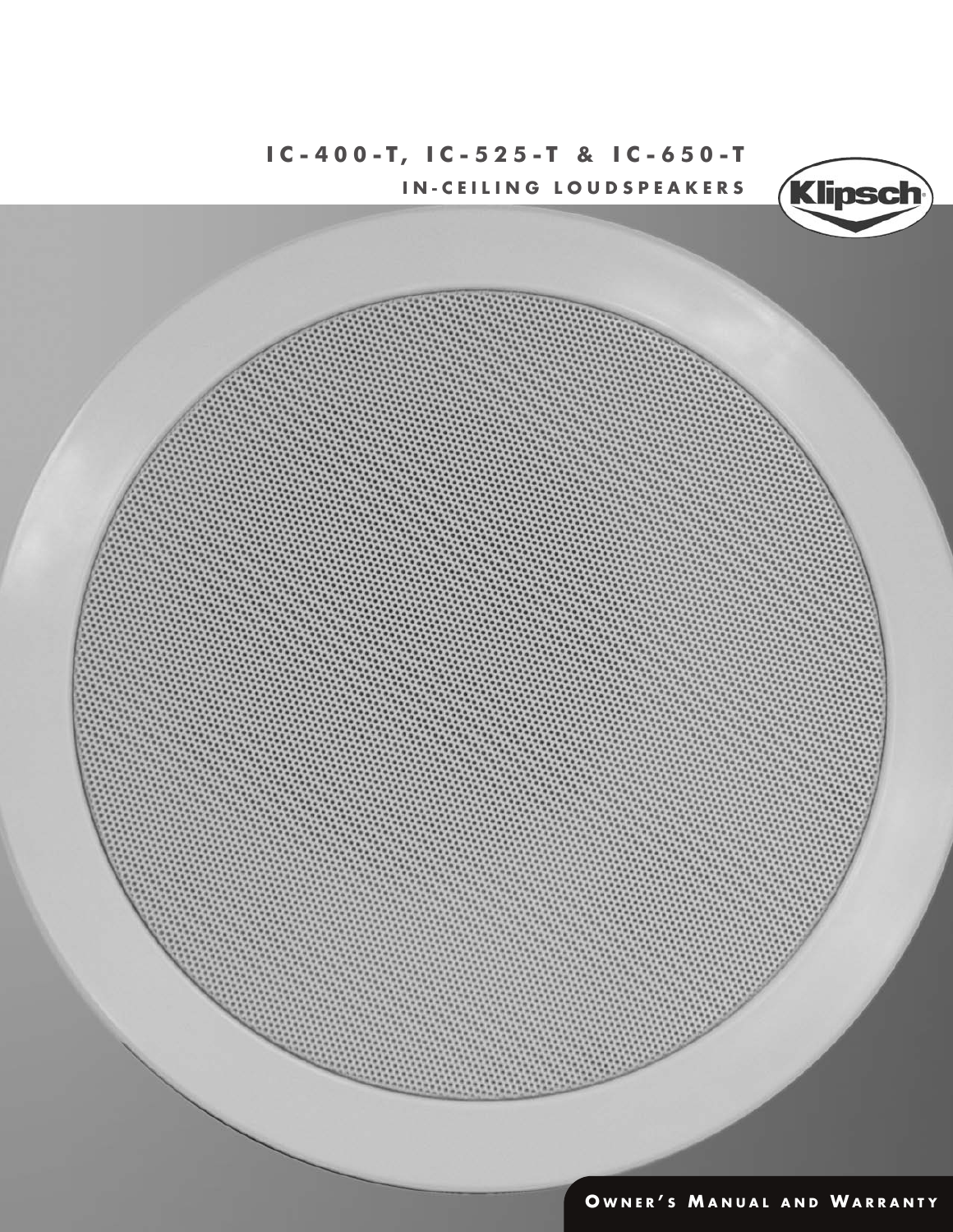#### **Thank you for purchasing your Klipsch IC-400-T, IC-525-T or IC-650-T in-ceiling speakers.**

The IC-400-T, IC-525-T and IC-650-T in-ceiling speakers have been designed for music reinforcement applications. Unobtrusive, these loudspeakers are engineered for easy, versatile installation.

The IC-400-T, IC-525-T and IC-650-T feature an internal transformer for 70V/100V distributed-line systems. The transformer taps are selected using a rotary switch located conveniently under the grille. For applications where 8 ohm operation is required, the transformer can be by-passed by using an optional connection located on the back input terminal and selectin 8 Ohm on the front switch.

Before installing your speakers take a moment to check the contents of the cartons and make sure nothing has been damaged in transit.

| <b>Contents Description</b>                 | <b>QUANTITY</b> |
|---------------------------------------------|-----------------|
| Speaker Modules                             |                 |
| Grille                                      |                 |
| Reinforcement Ring                          |                 |
| Rails                                       | 4               |
| Cardboard Cutout Template and Paint Mask    |                 |
| Screws (Attach Rails to Reinforcement Ring) | 8               |
| $3/4$ Adapter Fittings                      |                 |

## **Installation Guidelines**

The IC-400-T, IC-525-T and IC-650-T include a tilebridge for use when installing the loudspeaker into suspended ceilings or wherever additional reinforcement of the ceiling material is required. The tilebridge and loudspeaker are designed such that installation may be accomplished where access above the ceiling is not possible or may be difficult.

### **Installation**

1. The tilebridge is composed of three parts—a reinforcement ring and two rails. The two rails should be attached to the reinforcement ring using the four included screws as shown below.

### **Caution: Be sure to comply with any and all building codes in your area.**



2. To install your IC-400-T, IC-525-T or IC-650-T cut out a hole in the ceiling using either the cardboard cutout template provided with your speakers or consult the measurements below. Pull wiring through hole.

| $IC-400-T, IC-525-T$ | $9.125$ "Round" |
|----------------------|-----------------|
| $IC-650-T$           | $10.125$ "Round |

3. To install the tilebridge, fold the rail side of the ring back upon itself using the spring tensioner on the reinforcement ring to allow insertion into the cutout hole. Once it is inserted into the cutout hole, release the reinforcement ring such that it unfolds back to its normal position. Position tilebridge over cutout hole, and insure that the tile rails rest on the t-grid struts.



4. The wiring compartment is intended as a termination point for the audio circuit. Access to this compartment is gained by removing the terminal cover located on the back of the speaker. The terminal cover will accept the appropriate conduit/wire adapter (provided). Feed wires through conduit/wire adapter and connect to the input terminal according to the desired operation mode. Be sure to observe proper polarity. Replace the terminal cover and tighten the conduit/wire adapter to secure the wire.

**Caution: When connecting 70V or 100V distributed line systems, take care to ensure proper terminal connection. Connection to the low impedance terminal could result in speaker damage, amplifier damage, or both.** 

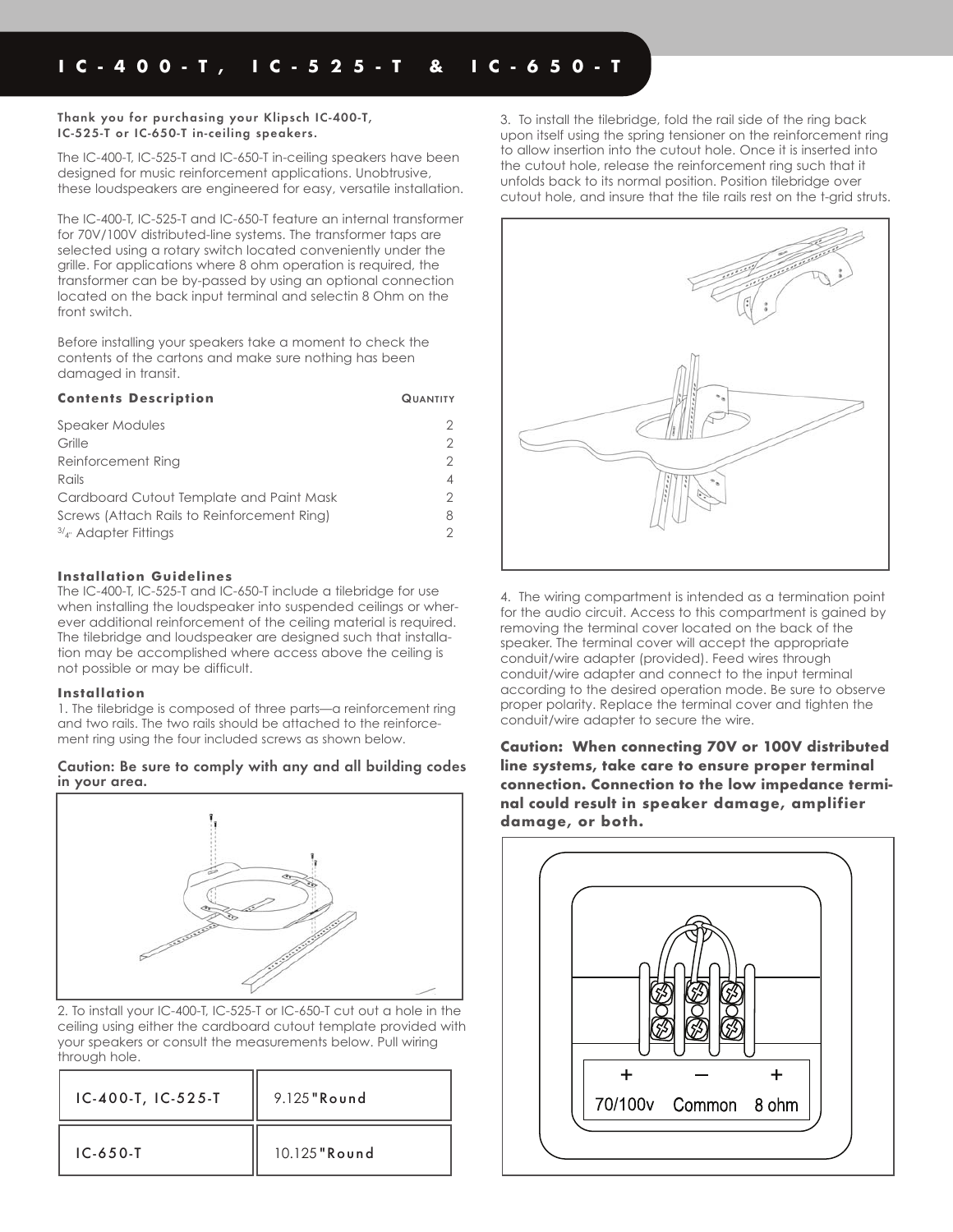5. Insert the speaker into the cutout hole. With a #2 Phillips screwdriver, tighten the four dog clamps until they are seated securely against the ceiling surface. Do not overtighten.



6. For installations using 70v/100v input connection, set the switch on the front panel to the desired setting. For applications where 8 Ohm impedance is desired, the switch should be set to 8 Ohms. Note: The speaker comes from the factory set at the lowest output setting (highest impedance).

7. Using the flat of your hand, insert grille into speaker frame making sure it is securely seated and flush.

## **Seismic Tab**

A seismic tab, located on the back of the speaker, is used as a secondary security point. Some construction codes may require its use. To utilize the seismic tab, run a support wire from a secure point in the ceiling and attach it to the tab. Be sure to consult the construction codes in your area. Klipsch recommends the use of this tab in all installations as a secondary means of support.



IC-400-T tap selectable



IC-525-T tap selectable



IC-650-T tap selectable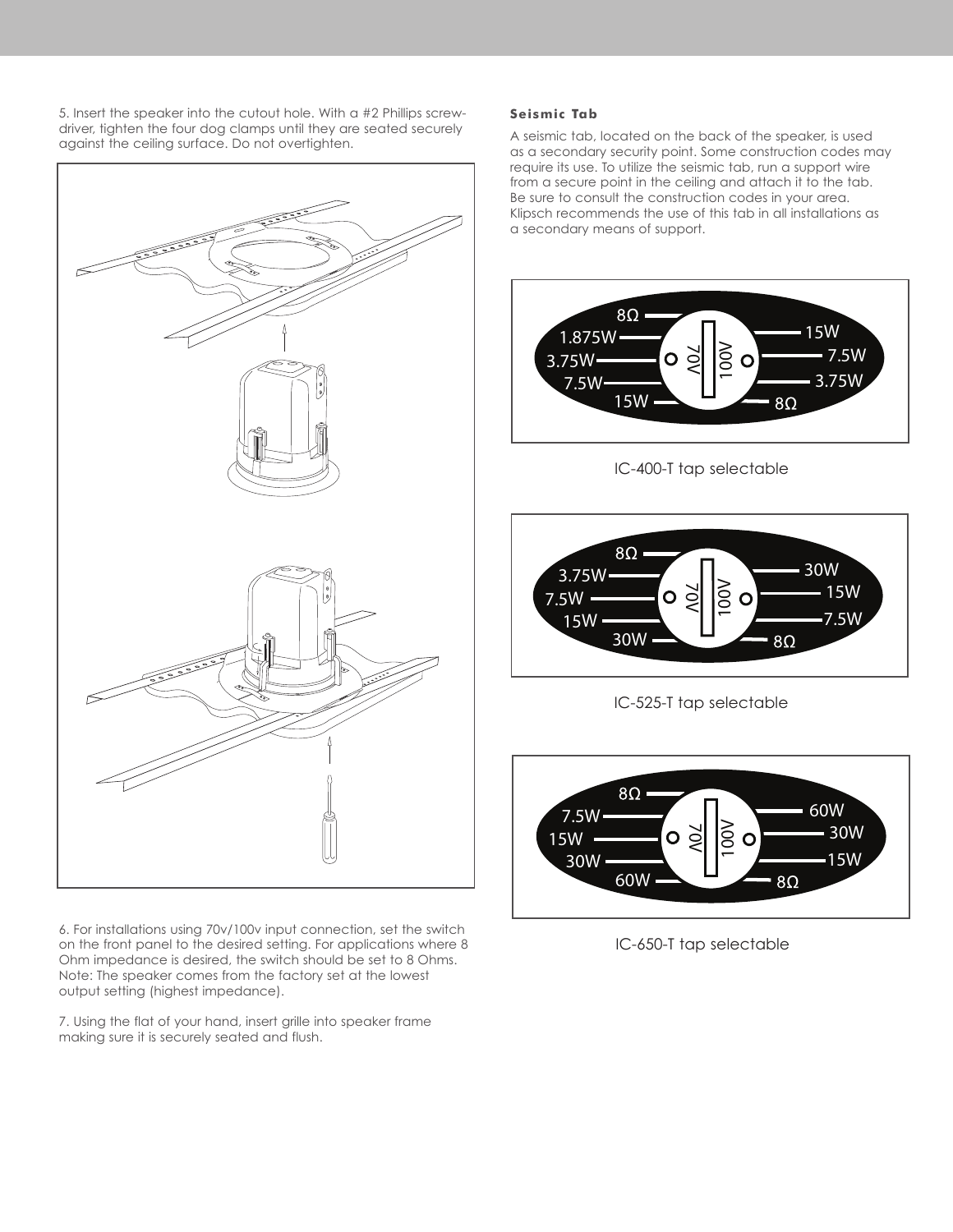# **IC-400-T, IC-525-T & IC-650-T SPECIFICATIONS**



IC-400-T

| <b>FREQUENCY RESPONSE</b>  | $70-20k$ Hz +/- 4 dB                                      |
|----------------------------|-----------------------------------------------------------|
| CONT. POWER HAND.          | 50 watts (14.5V)                                          |
| CALC MAX CONT. OUTPUT @ 1M | 100 dB                                                    |
| SENSITIVITY 2.83 V/1M      | 86dB                                                      |
| COVERAGE                   | 80 degrees                                                |
| DI.                        | 8 dB                                                      |
| $\Omega$                   | 6.3                                                       |
| NOMINAL IMPEDANCE          | 8 ohms, min 4.2 ohms when switch is set to 8 ohm position |
| <b>DIAMETER</b>            | 9"                                                        |
| <b>CUTOUT DIAMETER</b>     | 9.125"                                                    |
| <b>OVERALL DEPTH</b>       | 8.313"                                                    |
| <b>MOUNTING DEPTH</b>      | 8"                                                        |
| WEIGHT                     | $6.25$ lbs.                                               |
| <b>INPUT CONNECTORS</b>    | <b>Terminal Strip</b>                                     |
| <b>TRANSFORMER TAPS</b>    | 100V: 15W, 7.5W, 3.8W<br>70V: 15W, 7.5W, 3.8W, 1.9W       |
| <b>FINISHES</b>            | <b>Black and White</b>                                    |
| <b>TRANSDUCERS</b>         | 5" WOOFER AND 1" TITANIUM DIAPHRAGM COMPRESSION           |
|                            | DRIVER ON A 2" ROUND TRACTRIX HORN                        |
| <b>ENCLOSURE TUNING</b>    | Vented Via A 1" Tractrix port                             |
|                            |                                                           |



| <b>FREQUENCY RESPONSE</b>  | 65-20 $k$ Hz +/- 4 dB                              |
|----------------------------|----------------------------------------------------|
| CONT. POWER HAND.          | 65 watts (16.5V)                                   |
| CALC MAX CONT. OUTPUT @ 1M | 104dB                                              |
| SENSITIVITY 2.83 V/1M      | 89dB                                               |
| COVERAGE                   | 105 degrees                                        |
| D1                         | 6.5 dB                                             |
| $\mathsf Q$                | 4.5                                                |
| NOMINAL IMPEDANCE          | 8 ohms, min 4.2 ohms; switch set in 8 ohm position |
| <b>DIAMETER</b>            | 9"                                                 |
| <b>CUTOUT DIAMETER</b>     | 9.125"                                             |
| <b>OVERALL DEPTH</b>       | 9.188"                                             |
| <b>MOUNTING DEPTH</b>      | 8.875"                                             |
| WEIGHT                     | 8.25 lbs.                                          |
| <b>INPUT CONNECTORS</b>    | <b>Terminal Strip</b>                              |
| <b>TRANSFORMER TAPS</b>    | 100V: 30W, 15W, 7.5W<br>70V: 30W, 15W, 7.5W, 3.8W  |
| <b>FINISHES</b>            | <b>Black and White</b>                             |
| <b>TRANSDUCERS</b>         | 5.75" WOOFER AND 1" TITANIUM DIAPHRAGM COMPRESSION |
|                            | DRIVER ON A 3.5" ROUND XT MODIFIED TRACTRIX HORN   |
| <b>ENCLOSURE TUNING</b>    | Vented Via A 1" Tractrix port                      |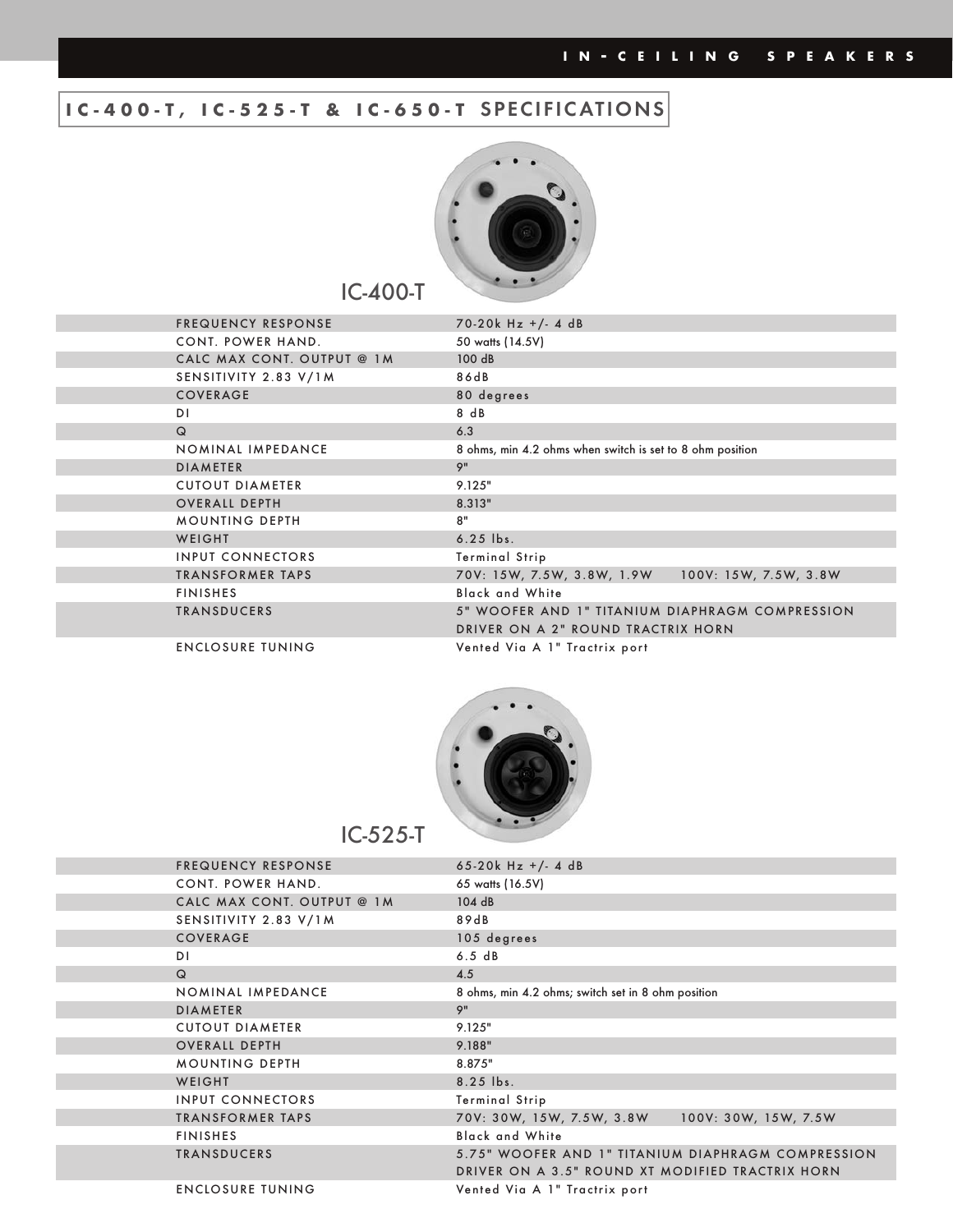

IC-650-T

| <b>FREQUENCY RESPONSE</b>  | 50-20 $k$ Hz +/- 4 dB                              |
|----------------------------|----------------------------------------------------|
| CONT. POWER HAND.          | 80 watts (18.8 V)                                  |
| CALC MAX CONT. OUTPUT @ 1M | 106 dB                                             |
| SENSITIVITY 2.83 V/1M      | 90dB                                               |
| COVERAGE                   | 105 degrees                                        |
| DΙ                         | 6.5 dB                                             |
| $\Omega$                   | 4.5                                                |
| NOMINAL IMPEDANCE          | 8 ohms, min 4.4 ohms; switch set in 8 ohm position |
| <b>DIAMETER</b>            | 10"                                                |
| <b>CUTOUT DIAMETER</b>     | 10.125"                                            |
| <b>OVERALL DEPTH</b>       | 10.938"                                            |
| <b>MOUNTING DEPTH</b>      | 10.625"                                            |
| WEIGHT                     | 11.25 lbs.                                         |
| <b>INPUT CONNECTORS</b>    | <b>Terminal Strip</b>                              |
| <b>TRANSFORMER TAPS</b>    | 70V: 60W, 30W, 15W, 7.5W<br>100V: 60W, 30W, 15W    |
| <b>FINISHES</b>            | <b>Black and White</b>                             |
| <b>TRANSDUCERS</b>         | 6.5" WOOFER AND 1" TITANIUM DIAPHRAGM COMPRESSION  |
|                            | DRIVER ON A 3.5" ROUND XT MODIFIED TRACTRIX HORN   |
| <b>ENCLOSURE TUNING</b>    | Vented Via A 1" Tractrix port                      |

## **Klipsch Limited Warranty**

KLIPSCH, AUDIO TECHNOLOGIES ("KLIPSCH") warrants this product to be free from defects in materials and workmanship (subject to the terms set forth below) for a period of five (5) years from the date of purchase. During the Warranty period, KLIPSCH will repair or replace (at KLIPSCH's option) this product or any defective parts (excluding electronics and amplifiers). For products that have electronics or amplifiers, the Warranty on those parts is for a period of two (2) years from the date of purchase.

To obtain Warranty service, please contact the KLIPSCH authorized dealer from which you purchased this product. If your dealer is not equipped to perform the repair of your KLIPSCH product, it can be returned, freight paid, to KLIPSCH for repair. Please call KLIPSCH at 1-800-KLIPSCH for instructions. You will need to ship this product in either its original packaging or packaging affording an equal degree of protection.

Proof of purchase in the form of a bill of sale or receipted invoice, which is evidence that this product is within the Warranty period, must be presented or included to obtain Warranty service.

This Warranty is invalid if (a) the factory-applied serial number has been altered or removed from this product or (b) this product was not purchased from a KLIPSCH authorized dealer. You may call 1-800-KLIPSCH to confirm that you have an unaltered serial number and/or you purchased from a KLIPSCH authorized dealer.

This Warranty does not cover cosmetic damage or damage due to misuse, abuse, negligence, acts of God, accident, commercial use or modification of, or to any part of, the product. This Warranty does not cover damage due to improper operation, maintenance or installation, or attempted repair by anyone other than KLIPSCH or a KLIPSCH dealer which is authorized to do KLIPSCH warranty work. Any unauthorized repairs will void this Warranty. This Warranty does not cover product sold AS IS or WITH ALL FAULTS.

REPAIRS OR REPLACEMENTS AS PROVIDED UNDER THIS WARRANTY ARE THE EXCLUSIVE REMEDY OF THE CONSUMER. KLIPSCH SHALL NOT BE LIABLE FOR ANY INCIDENTAL OR CONSEQUENTIAL DAMAGES FOR BREACH OF ANY EXPRESS OR IMPLIED WARRANTY ON THIS PRODUCT. EXCEPT TO THE EXTENT PROHIBITED BY LAW, THIS WARRANTY IS EXCLUSIVE AND IN LIEU OF ALL OTHER EXPRESS AND IMPLIED WARRANTIES WHATSOEVER, INCLUDING BUT NOT LIMITED TO, THE WARRANTY OF MERCHANTABILITY AND FITNESS FOR A PRACTICAL PURPOSE.

Some states do not allow the exclusion or limitation of incidental or consequential damages or implied warranties so the above exclusions may not apply to you. This Warranty gives you specific legal rights, and you may have other rights, which vary from state to state.